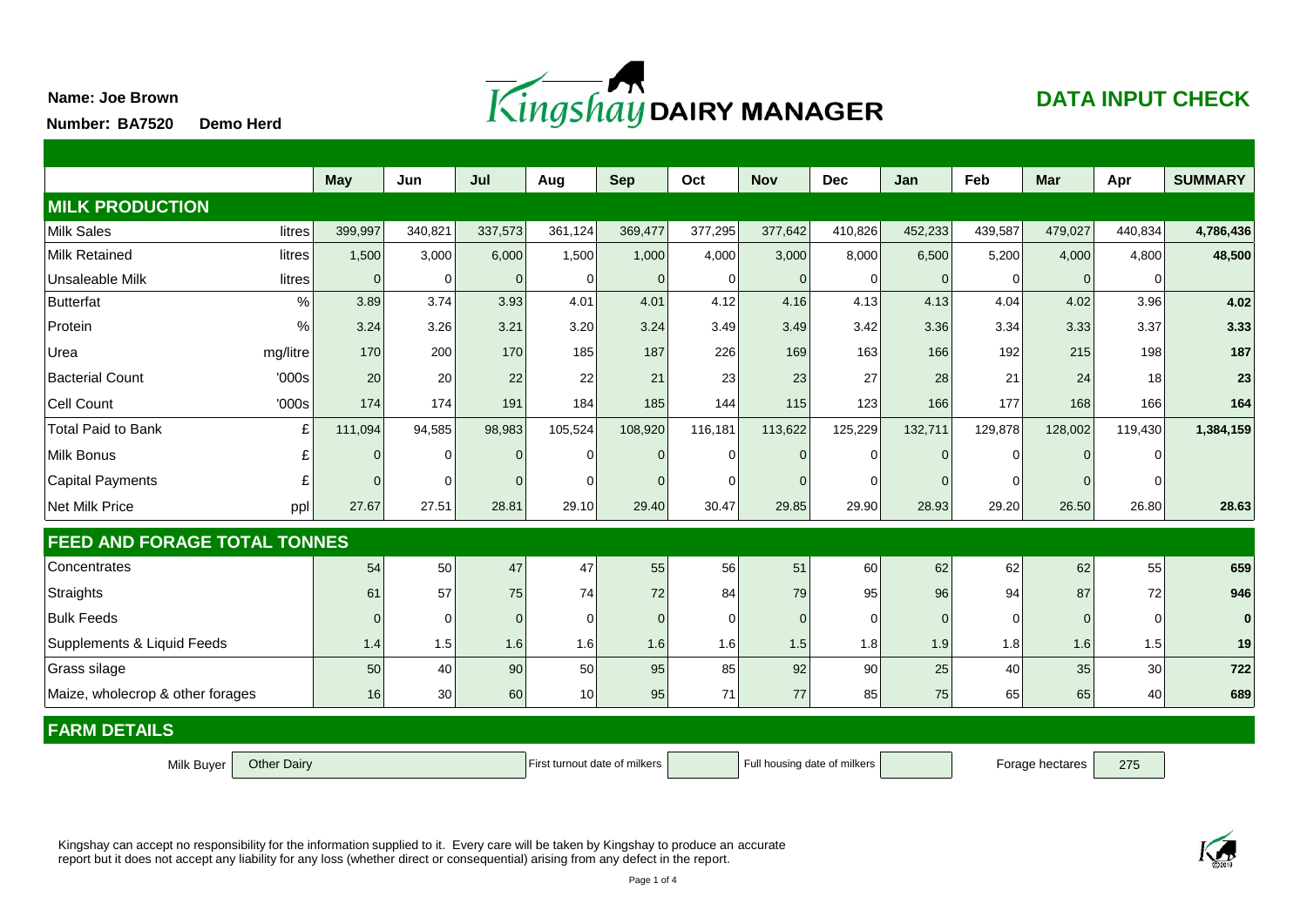**Name: Joe Brown**



## **DATA INPUT CHECK**

**Demo Herd Number:**

|                                                                                                             | <b>May</b>     | Jun      | Jul  | Aug      | <b>Sep</b>     | Oct             | <b>Nov</b> | <b>Dec</b> | Jan            | Feb            | <b>Mar</b> | Apr          | <b>SUMMARY</b> |
|-------------------------------------------------------------------------------------------------------------|----------------|----------|------|----------|----------------|-----------------|------------|------------|----------------|----------------|------------|--------------|----------------|
| <b>LIVESTOCK NO'S &amp; VALUES</b>                                                                          |                |          |      |          |                |                 |            |            |                |                |            |              |                |
| Cows in herd (start of month)                                                                               | 484            | 481      | 488  | 494      | 495            | 507             | 538        | 542        | 541            | 534            | 523        | 509          | 511            |
| Cows calved                                                                                                 |                | 25       | 64   |          | 45             | 48              | 42         | 47         | 41             | 33             | 19         |              | 369            |
| Heifers calved<br>No                                                                                        | $\Omega$       | 15       | 17   | 2        | 13             | 21              | 12         | 9          | $\overline{2}$ |                | $\Omega$   | $\Omega$     | 92             |
| £/head                                                                                                      | $\mathbf 0$    | 2000     | 2000 | 2000     | 2000           | 2000            | 2000       | 2000       | 2000           | 2000           |            | O            | 2000           |
| Cows purchased<br>No                                                                                        | $\Omega$       | 0        |      | $\Omega$ | $\Omega$       | $\Omega$        |            | $\Omega$   | $\Omega$       |                | $\Omega$   | ∩            |                |
| £/head                                                                                                      | $\mathbf{0}$   | U        |      |          | $\Omega$       | 0               |            | $\Omega$   |                | U              |            |              |                |
| Cows sold / left herd / died<br><b>No</b>                                                                   | $\mathbf{3}$   | 8        | 11   |          | $\overline{1}$ | 4               |            | 10         | 9              | 12             | 14         | $\mathbf{Q}$ | 90             |
| £/head                                                                                                      | 350            | 350      | 350  | 350      | 25             | 350             | 350        | 350        | 350            | 350            | 350        | 350          | 346            |
| <b>Cows in herd</b><br>(end of month)                                                                       | 481            | 488      | 494  | 495      | 507            | 538             | 542        | 541        | 534            | 523            | 509        | 500          | 513            |
| Discrepancy in cow numbers                                                                                  |                |          |      |          |                | 14              |            |            |                |                |            |              | 14             |
| The cows in herd at start of month plus incomings, less outgoings should equal cows in herd at end of month |                |          |      |          |                |                 |            |            |                |                |            |              |                |
| Cows in milk<br>No<br>(end of month)                                                                        | 435            | 411      | 425  | 431      | 465            | 458             | 450        | 468        | 479            | 495            | 486        | 458          | 455            |
| No<br>Calves sold                                                                                           | $\mathbf 0$    | 21       | 36   |          | 36             | 33              |            | 32         | $\Omega$       | $\overline{0}$ | $\Omega$   | $\Omega$     | 164            |
| from dairy<br>£/head                                                                                        | $\mathbf 0$    | 35       | 35   | 35       | 35             | 30 <sup>°</sup> | 30         | 30         | $\Omega$       | $\Omega$       | 0          | U            | 33             |
| <b>No</b><br>Calves transferred for                                                                         | $\overline{0}$ | 19       | 43   |          | 23             | 30 <sup>°</sup> | 44         | 20         | $\Omega$       | 0              |            | $\Omega$     | 180            |
| rearing<br>£/head                                                                                           | $\mathbf 0$    | 50       | 50   | 50       | 50             | 50              | 50         | 50         | $\mathbf{0}$   | 0              |            | $\Omega$     | 50             |
| Calves died within 24 hours<br>No                                                                           | $\Omega$       | $\Omega$ |      | $\Omega$ | $\overline{1}$ | $\mathbf{1}$    |            |            | $\Omega$       | $\Omega$       |            | $\Omega$     |                |
| <b>No</b><br>Calves died up to 42 days                                                                      | $\mathbf 0$    | 2        |      |          | $\mathbf 0$    | 5 <sup>5</sup>  |            |            | $\Omega$       | 0              |            | O            | 10             |
| <b>OTHER GRAZING LIVESTOCK</b>                                                                              |                |          |      |          |                |                 |            |            |                |                |            |              |                |
| Cattle over 24 mths                                                                                         | 10             | 8        | 10   | 12       | 11             | 10              | 10         | 10         | $\overline{2}$ | 2              | 2          | $\Omega$     |                |
| Cattle 12 - 24 mths                                                                                         | 108            | 107      | 108  | 94       | 121            | 108             | 115        | 115        | 117            | 117            | 117        | 117          | 112            |
| Cattle under 12 mths                                                                                        | 118            | 121      | 118  | 105      | 106            | 118             | 140        | 140        | 137            | 137            | 137        | 136          | 126            |
| Sheep                                                                                                       |                |          |      |          | $\Omega$       | 0               |            | $\Omega$   |                | 0              |            |              | $\mathbf{0}$   |

Kingshay can accept no responsibility for the information supplied to it. Every care will be taken by Kingshay to produce an accurate report but it does not accept any liability for any loss (whether direct or consequential) arising from any defect in the report.

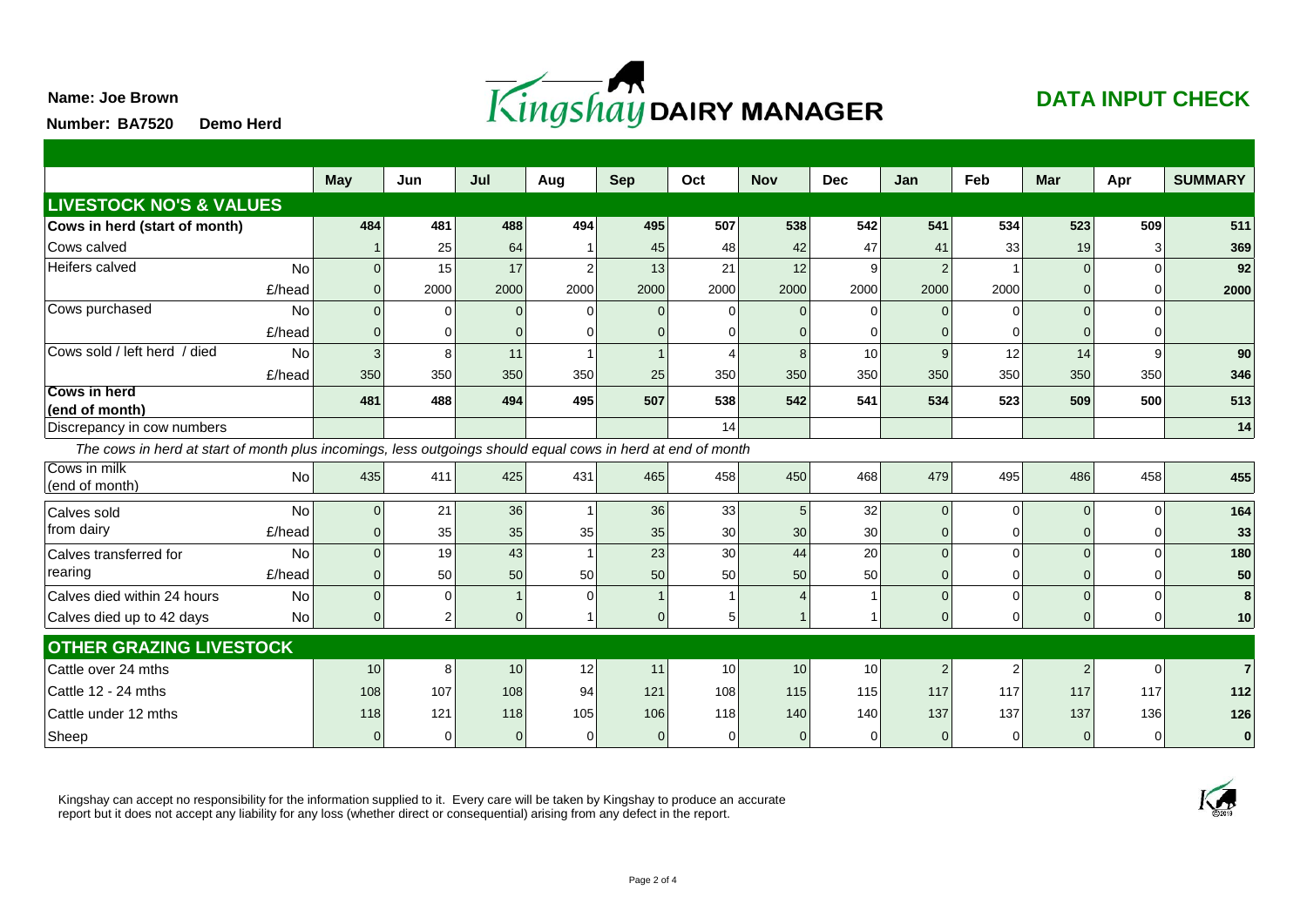

## **FEED INPUT CHECK**

**Number: BA7520 Demo Herd**

**Name: Joe Brown**

|                       |                |         | <b>May</b> | Jun    | Jul    | Aug    | <b>Sep</b> | Oct    | <b>Nov</b> | <b>Dec</b> | Jan    | Feb    | Mar    | Apr      | <b>SUMMARY</b> |
|-----------------------|----------------|---------|------------|--------|--------|--------|------------|--------|------------|------------|--------|--------|--------|----------|----------------|
| <b>PURCHASED FEED</b> |                |         |            |        |        |        |            |        |            |            |        |        |        |          |                |
| <b>TOTAL TONNES</b>   |                | 116.40  | 109.15     | 123.98 | 122.61 | 128.55 | 140.75     | 131.44 | 156.29     | 158.98     | 157.40 | 150.45 | 128.40 | 1,624.40 |                |
| Feed Name             | Code           |         |            |        |        |        |            |        |            |            |        |        |        |          |                |
| Dairy Cake            | CON0513        | Tonnes  | 54.00      | 49.50  | 44.64  | 45.74  | 54.00      | 53.50  | 48.20      | 58.04      | 59.60  | 59.76  | 60.70  | 55.10    | 642.78         |
|                       |                | £/Tonne | 220.00     | 220.00 | 220.00 | 220.00 | 220.00     | 239.00 | 239.00     | 239.00     | 239.00 | 239.00 | 239.00 | 237.00   | 231.50         |
| Dry Cow Cake          | <b>CON0545</b> | Tonnes  |            | 0.75   | 2.33   | 1.20   | 1.00       | 2.20   | 2.40       | 1.50       | 2.00   | 2.00   | 1.00   |          | 16.38          |
|                       |                | £/Tonne |            | 360.00 | 360.00 | 360.00 | 360.00     | 390.00 | 390.00     | 390.00     | 390.00 | 390.00 | 390.00 |          | 380.33         |
| Blend                 | STR0255        | Tonnes  | 61.00      | 57.40  | 75.46  | 74.12  | 72.00      | 83.50  | 79.34      | 95.00      | 95.50  | 93.84  | 87.20  | 71.80    | 946.16         |
|                       |                | £/Tonne | 210.00     | 210.00 | 210.00 | 210.00 | 210.00     | 221.00 | 221.00     | 221.00     | 221.00 | 221.00 | 228.00 | 228.00   | 218.22         |
| Mins/Vits (Milking    | <b>SUP0712</b> | Tonnes  | 1.40       | 1.50   | 1.55   | 1.55   | 1.55       | 1.55   | 1.50       | 1.75       | 1.88   | 1.80   | 1.55   | 1.50     | 19.08          |
| Cow)                  |                | £/Tonne | 490.00     | 490.00 | 490.00 | 490.00 | 490.00     | 595.00 | 595.00     | 595.00     | 595.00 | 595.00 | 595.00 | 595.00   | 553.44         |
|                       |                |         |            |        |        |        |            |        |            |            |        |        |        |          |                |
|                       |                |         |            |        |        |        |            |        |            |            |        |        |        |          |                |
|                       |                |         |            |        |        |        |            |        |            |            |        |        |        |          |                |
|                       |                |         |            |        |        |        |            |        |            |            |        |        |        |          |                |
|                       |                |         |            |        |        |        |            |        |            |            |        |        |        |          |                |
|                       |                |         |            |        |        |        |            |        |            |            |        |        |        |          |                |
|                       |                |         |            |        |        |        |            |        |            |            |        |        |        |          |                |
|                       |                |         |            |        |        |        |            |        |            |            |        |        |        |          |                |
|                       |                |         |            |        |        |        |            |        |            |            |        |        |        |          |                |
|                       |                |         |            |        |        |        |            |        |            |            |        |        |        |          |                |